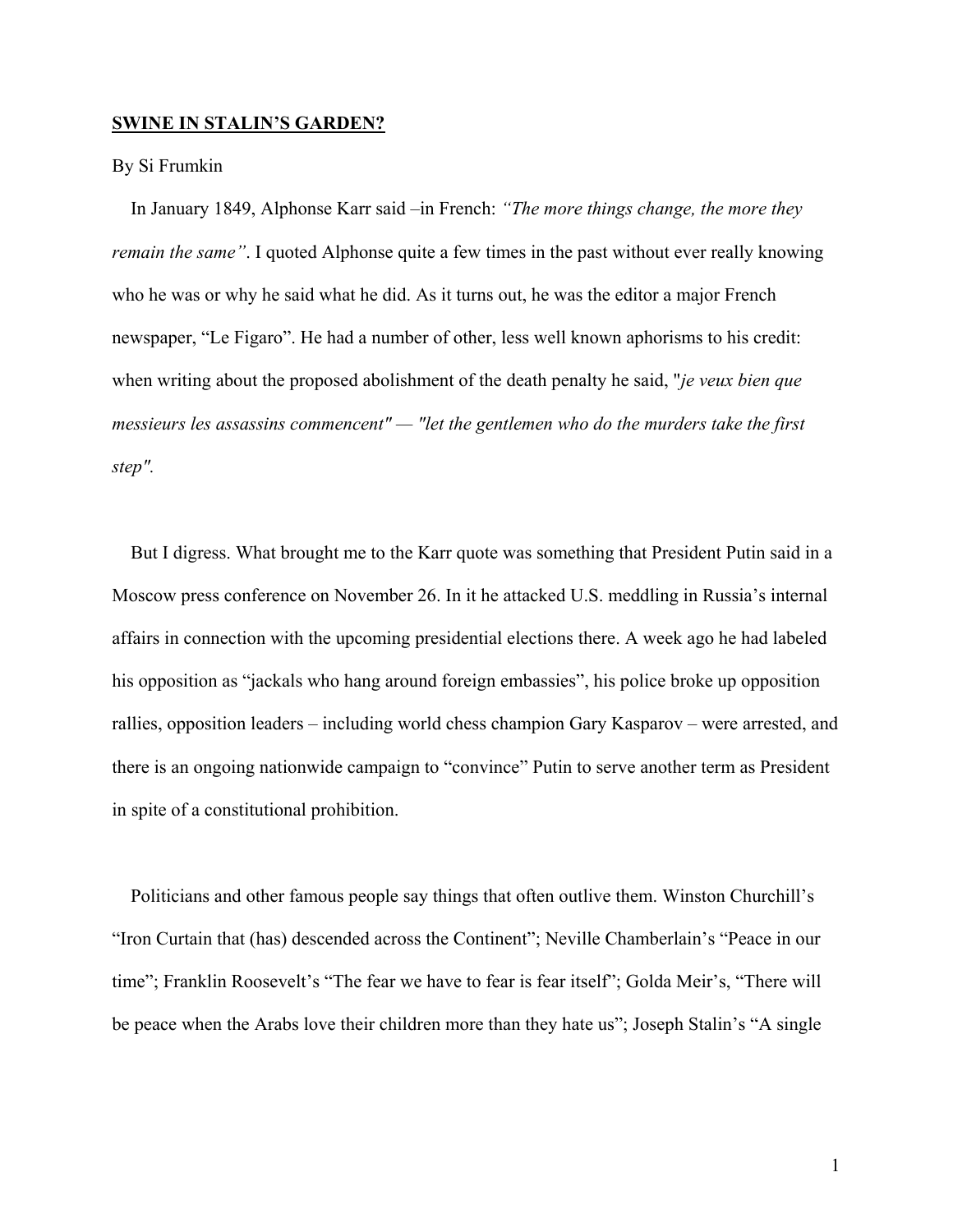death is a tragedy, a million is a statistic" and "How many divisions does the Pope have?"; and Khrushchev's "We will bury you!" are just a few of the better known.

There also are quotes that the politicians would like to be forgotten, like the one by the older Bush: "Read my lips: no new taxes"; by George W.: "Mission accomplished!" and Bill Clinton's: "I didn't have sexual relations with that woman, Miss Lewinsky!"

Sometimes a quote assumes a life of its own, especially in totalitarian societies. I am sure that Mao is still being quoted hundreds of times each day in China as is Stalin in Russia. I too am guilty of this: I had Stalin's wise sayings drummed into me when Lithuania was occupied by the Soviet Union and I became a Young Pioneer, the communist version of the Boy Scouts. Now, decades later, in America, when confronted by something difficult I smile and say, sarcastically, "There is no fortress that a Bolshevik cannot conquer!" – a piece of Stalin's wisdom.

Another Stalin quote also survived in my memory as it apparently did in president Putin's who used it – somewhat adjusted for the present – on November 26. The quote appeared first in 1934, in Stalin's interview with New York Times' Walter Duranty. Responding to Duranty's question whether the Soviet Union still needed a strong army if it were to join the League of Nations, Stalin made himself clear: "*Those who try to attack our country will receive a stunning rebuff to teach them not to poke their pig's snout into our Soviet garden again."* 

I no longer think that the pig snout metaphor is profound or witty. Apparently Stalin did because it kept showing up again and again. It was repeated in commentary on the military